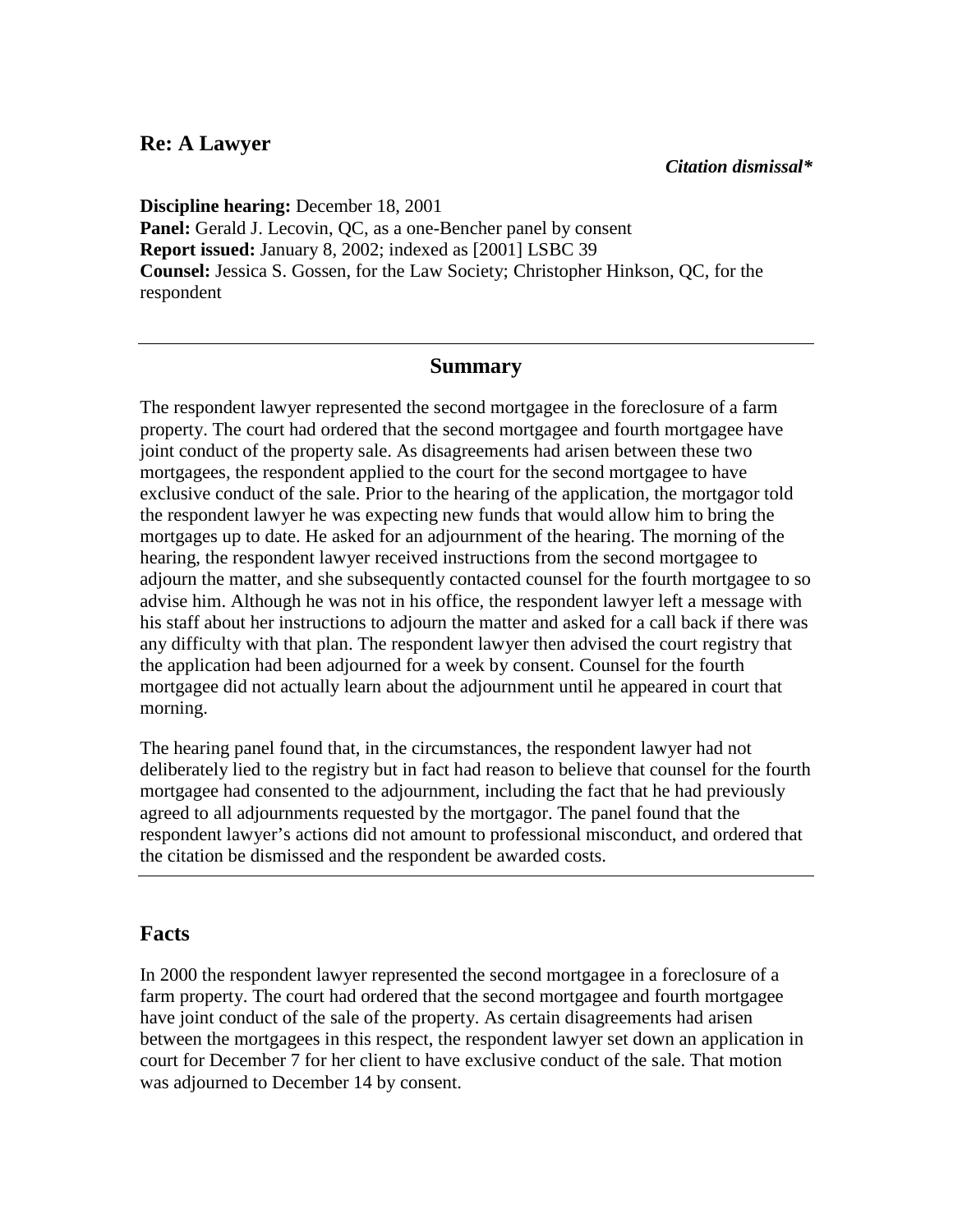Prior to the new hearing date, the mortgagor told the respondent lawyer he was expecting new funds that would allow him to bring the mortgages up to date. He asked for an adjournment of the hearing. The respondent lawyer sought instructions from the second mortgagee and, on the morning of December 14, she received the instructions to adjourn.

The respondent lawyer subsequently contacted counsel for the fourth mortgagee. Although he was not in his office, the respondent lawyer left a message with his staff about her instructions to adjourn the matter and asked for a call back if there were any difficulty with that plan. The respondent lawyer later called the court registry to advise that the application had been adjourned to December 22 by consent. She did so before 9:00 a.m. so that the registry would accept the adjournment by telephone.

Counsel for the fourth mortgagee did not actually learn about the adjournment until he appeared in court that morning and he subsequently complained to the Law Society.

## **Decision**

The hearing panel found that the respondent lawyer did not deliberately lie to the court registry, a fact acknowledged by Law Society counsel in the hearing.

The panel further found that the respondent had grounds to believe that counsel for the fourth mortgagee had consented to the adjournment. First, the respondent had asked counsel's staff to advise him of the plan to adjourn and to call back if there was a problem.

Second, as there was insufficient security in the property, it was in the fourth mortgagee's interests that the property not be sold but rather that the mortgagor make payments as long as possible.

Third, counsel had, on all previous occasions, acceded to the mortgagor's requests for adjournments.

Fourth, counsel for the fourth mortgagee in fact later confirmed that in all likelihood he would have agreed to this adjournment if requested, although to a date other than December 22. Finally, the respondent gained no advantage from her actions but sought to save counsel from travelling to court for nothing on what was her application.

The panel found that the respondent lawyer's actions did not amount to professional misconduct, and ordered that the citation be dismissed and that costs be awarded to the respondent.

*\* Law Society Rule 4-38(1)(a) requires publication to the profession of summaries of citation dismissals, as well as citations resulting in disciplinary action. Rule 4-38(2)(c) provides that citation dismissals must be published anonymously unless the respondent lawyer consents in writing to being identified.*